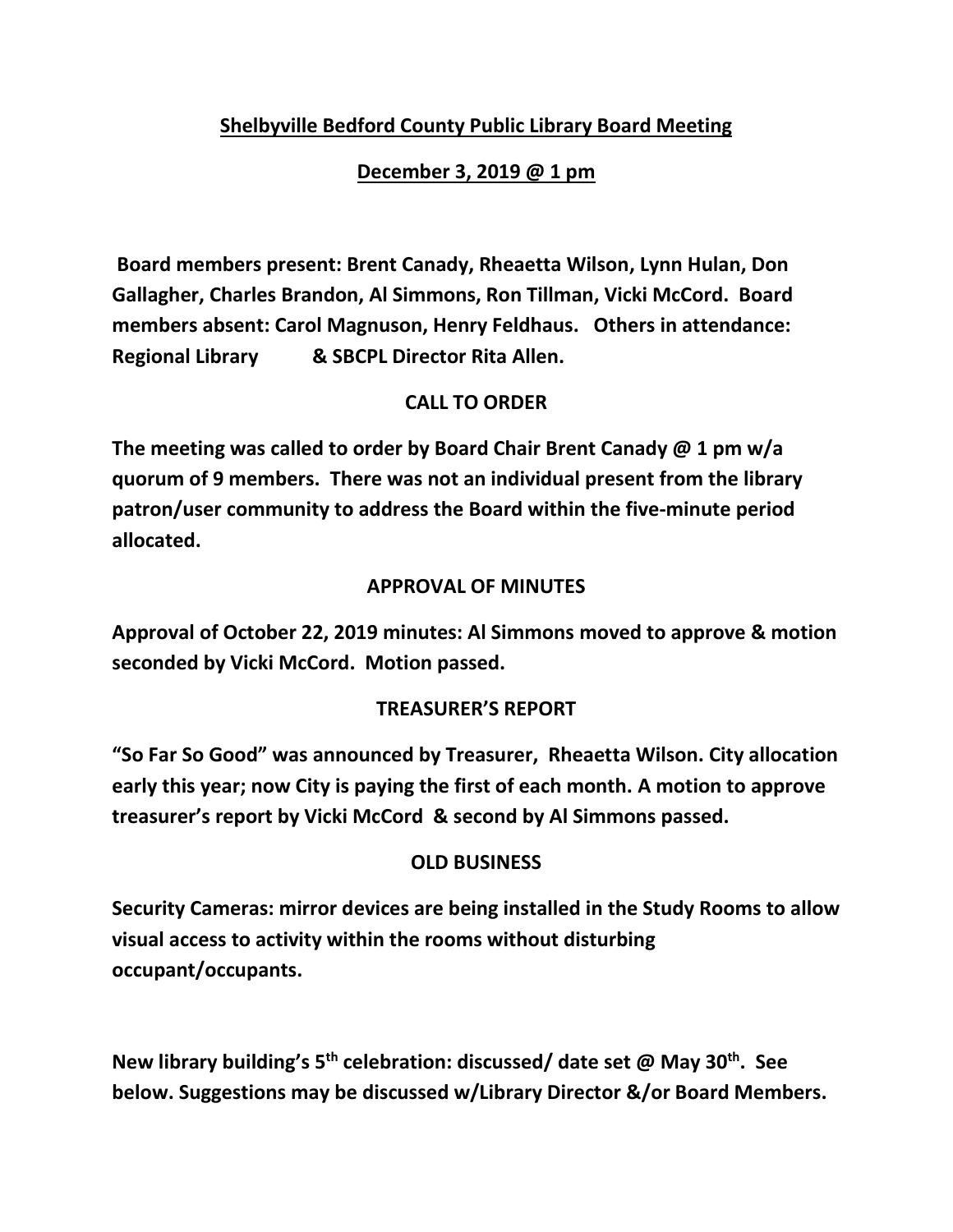#### **NEW BUSINESS**

**Regional Library representative reviewed upcoming workshops and events including Homelessness Training, Trustee Certification, Summer Reading Supplies, TSLA progress & Resource via tsla.libguides.com/stonesriverregion.**

**Additional reported on access to ebooks as only 1 title for 1st week with a longer wait time for some.**

**Security Cameras: Library Director met w/city representatives to study the possible choices for security cameras. Mirrors have been ordered for the Library's study rooms in order to have visual access to monitor the study rooms.**

**The new library building location's 5 th birthday is scheduled for May 30 which is Memorial Day weekend.**

**Al Simmons reported the Bedford County Historical Quarterly has a feature on the Library's history.**

**HVAC problems have been reviewed by Al Simmons who will meet w/John Davis to discuss the HVAC and existing light fixtures and plumbing issues.**

**The Christmas Parade is Saturday, December 7; the Bookmobile will be in the Parade. Thursday, December 5th, at 1:30, the Library will host local contributors to read from a book complied and co-authored by Shelbyville native, Jimmy Gifford.**

### **FRIENDS OF THE LIBRARY**

**Lunch was a huge success w/ speaker re: the Titantic. The sponsor organization, The Friends of the Library, presented the library a check for \$7500 to be used for**